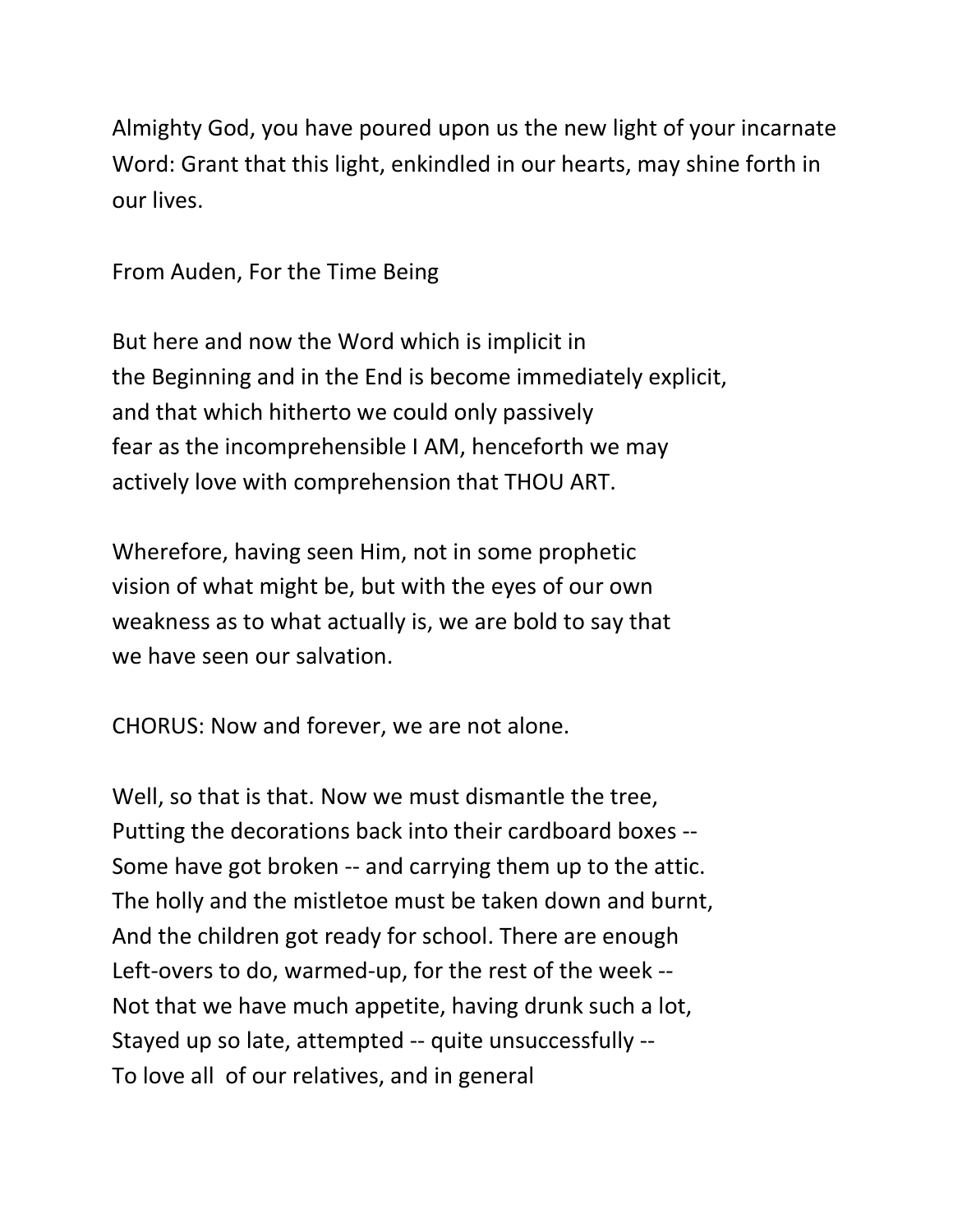Grossly overestimated our powers. Once again As in previous years we have seen the actual Vision and failed To do more than entertain it as an agreeable Possibility, once again we have sent Him away, Begging though to remain His disobedient servant,

## To those who have seen

The Child, however dimly, however incredulously, The Time Being is, in a sense, the most trying time of all. For the innocent children who whispered so excitedly Outside the locked door where they knew the presents to be Grew up when it opened. Now, recollecting that moment We can repress the joy, but the guilt remains conscious;

Remembering the stable where for once in our lives Everything became a You and nothing was an It. And craving the sensation but ignoring the cause, We look round for something, no matter what, to inhibit Our self-reflection, and the obvious thing for that purpose Would be some great suffering. So, once we have met the Son, We are tempted ever after to pray to the Father; In the meantime There are bills to be paid, machines to keep in repair, Irregular verbs to learn, the Time Being to redeem From insignificance.

The happy morning is over,

The night of agony still to come; the time is noon: When the Spirit must practice his scales of rejoicing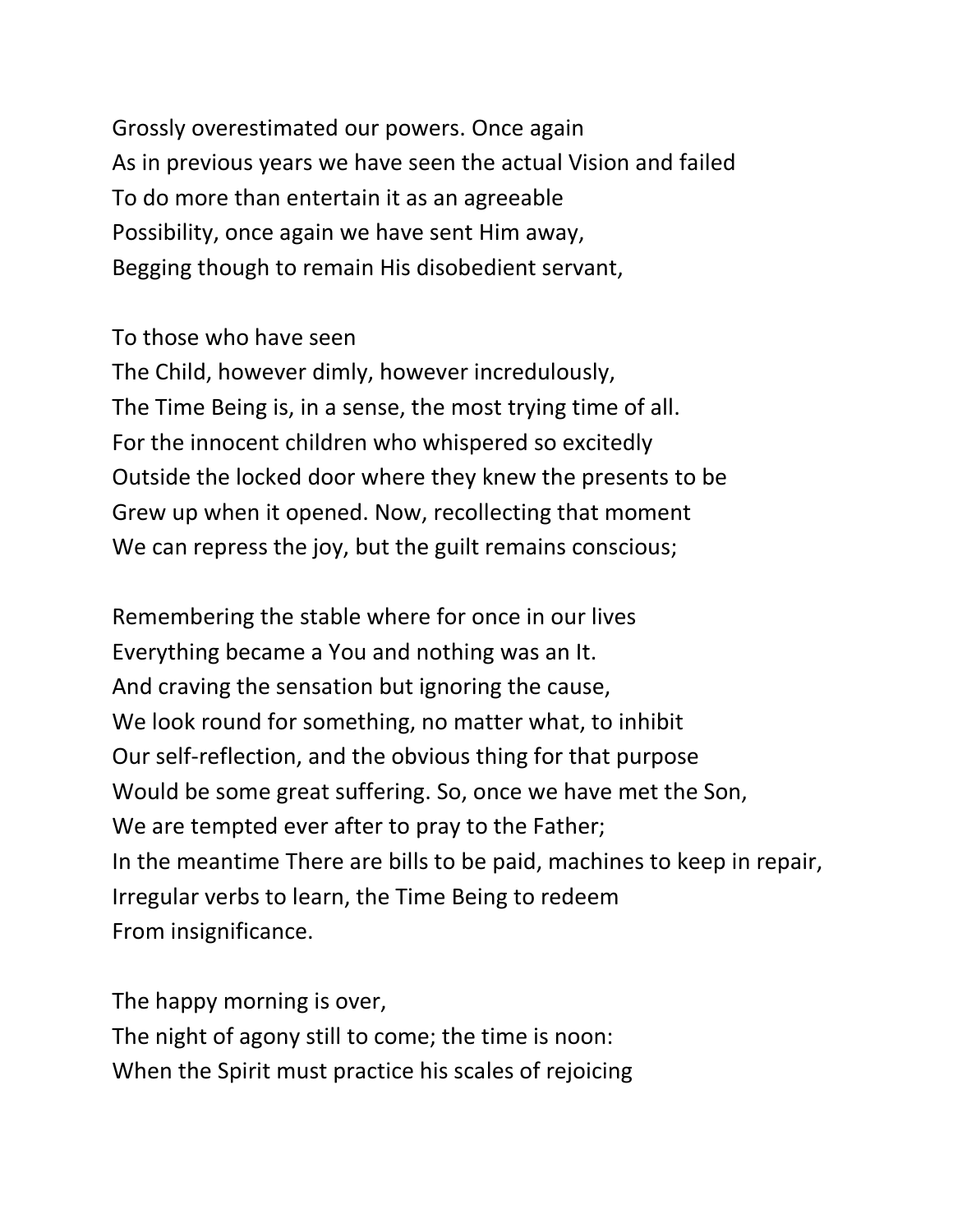Without even a hostile audience, and the Soul endure A silence that is neither for nor against her faith That God's Will will be done, That, in spite of her prayers, God will cheat no one, not even the world of its triumph.

So what do we make of it all. The bittersweet anticipation of advent, the rush of Christmas eve suddenly upon us, the children bringing tears to our eyes ran around in ragged costumes invoking yet again that primal drama, of that night so long ago. Buried somewhere deep in our memory, DNA perhaps, the smells and sounds of our own childhood, and memories of our own pageants. And then the day itself, celebrations, rest, old family traditions and conflicts mixed together with Covid Isolation and anxiety, insurrection, grieving and painful memories ….and then, it's over.

Were we prepared to take the risk of birthing Jesus, the Way of Love into our lives?

Are we ready now for the light of this Christ child to shine in our darkness? Are we ready to shine our light into the world?

It is certainly much easier to quarantine Jesus to holidays, special events, and Sunday mornings. It is much more challenging to open ourselves and invite the Holy Light of Christ into every breath we take.

In today's Gospel consider the agency of the shepherds. Shepherds were probably uneducated, unsophisticated, poorly paid, perhaps homeless, and most likely not active members of the local synagogue.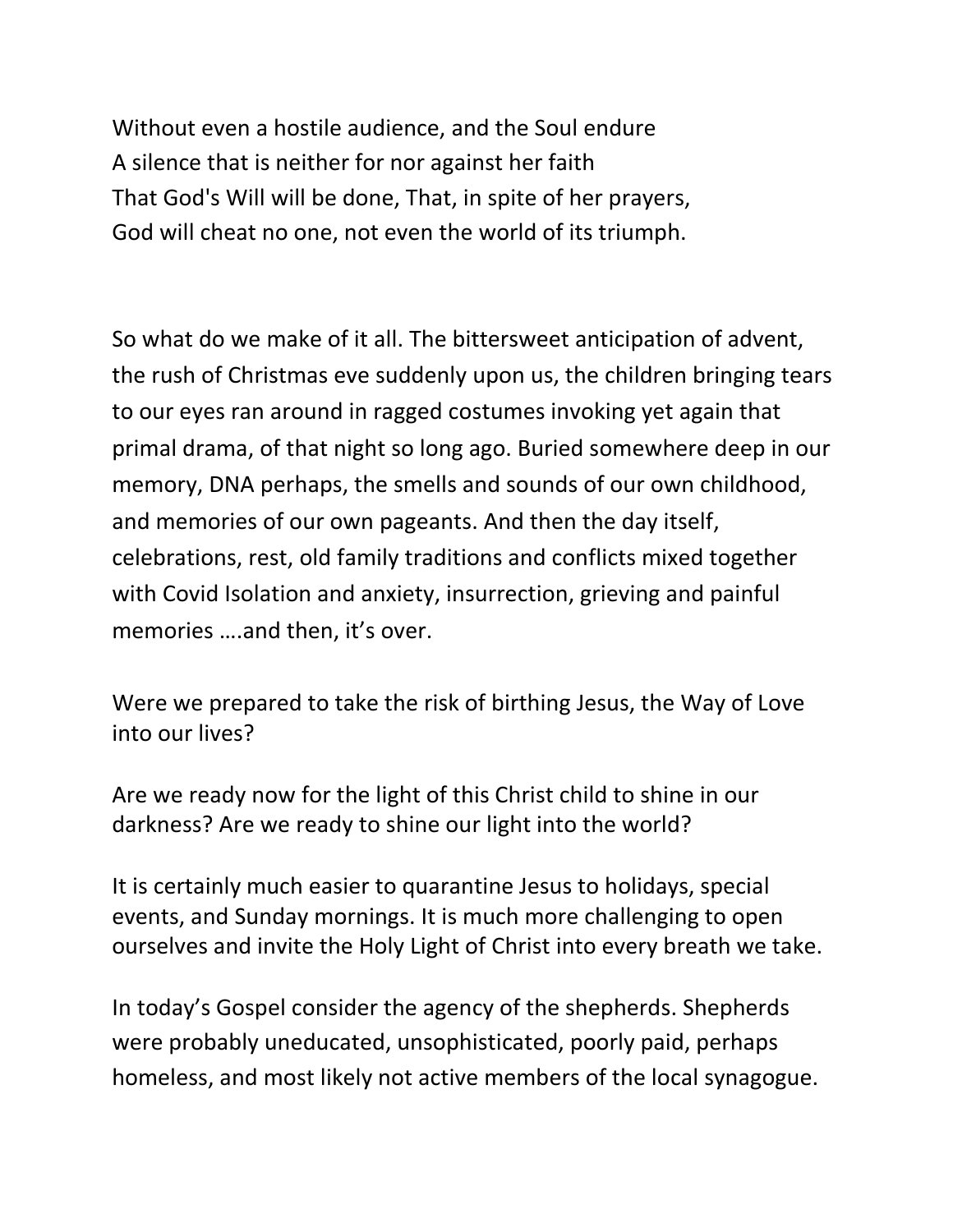We might say they kept a low profile and lived on the fringes. Yet we are told that they immediately responded to the message from the Archangel Gabriel. Like Mary the shepherds exercised their free will and capacity to discern and to act independently.

After some coaching, songs, and poetry from Gabriel the 3 shepherds (Jacob, Isaac, and Samuel) agreed to leave their flocks unattended, and to take with them a pure white lamb as a gift and set off to find this child. In the village they searched for this manger, and were dismissed as drunken rowdy shepherds,

The shepherds persevered and finally found this baby and his parents. They shared with Mary and Joseph what they had been told. They left and returned home, praising God repeating their story to everyone who would listen. As Gabriel tells the story, they were the first apostles, messengers. We know this from Gabriel's Gospel.

Ok, so maybe Gabriel didn't really leave a written narrative, other than The Koran what was transcribed. Perhaps his Gospel was written by someone else. We should consider however, who is telling the story?

I have a voice like thunder, through which I move the whole earth with the living sounds of all creatures. It is I, the Ancient of Days, who do this. By my Word, which always was and remains in me without beginning, I commanded a great light to come forth, and with it innumerable sparks, the angels. (Hildegard of Bingen)

Luke's Gospel proclaims that Mary remembered these things, in some translations pondered them in her heart. We might assume it took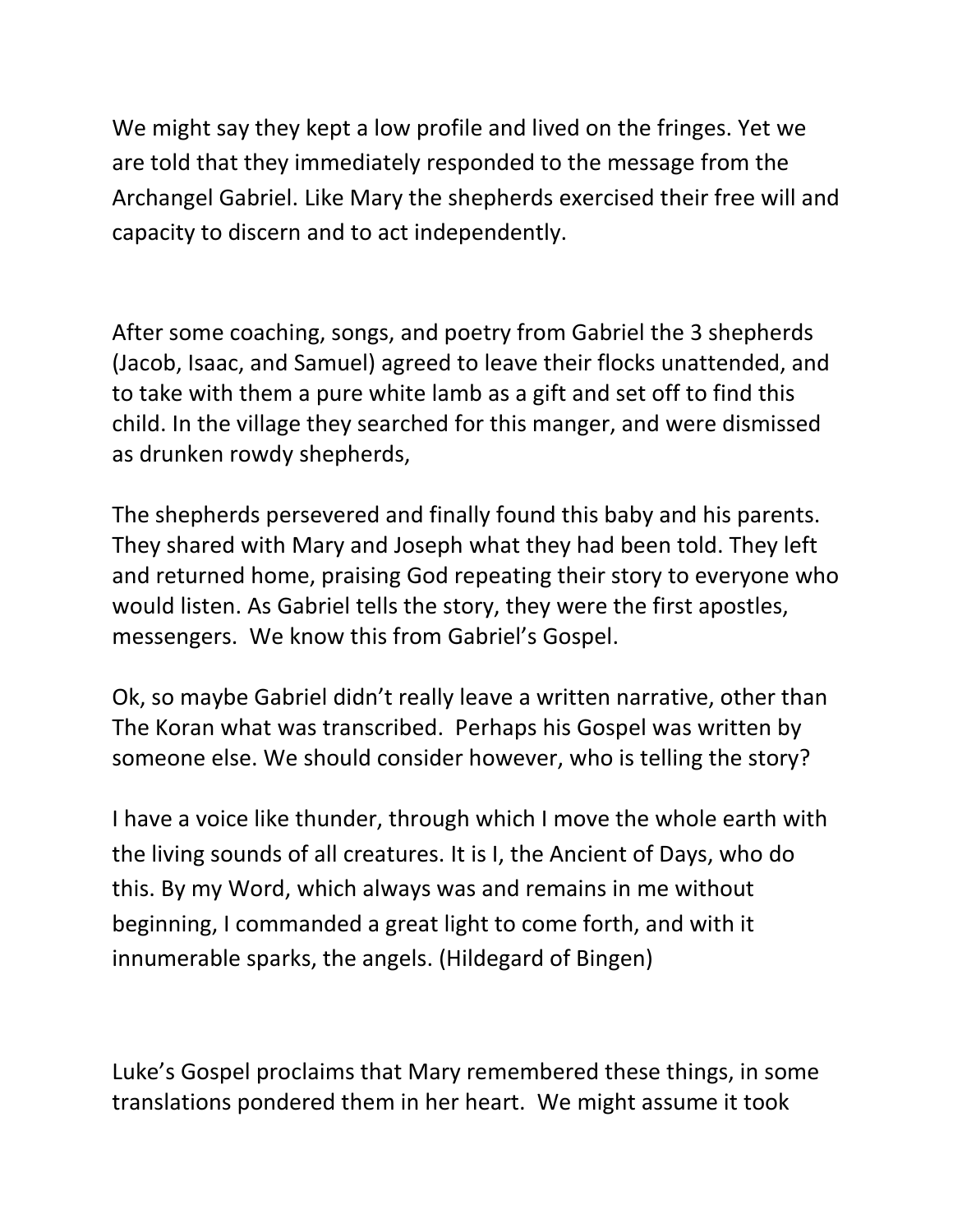some time for her to understand fully deeply all that had happened and told her story at some future time.

Some Biblical Scholars have suggested that Mary wrote, or at the least guided Luke in the writing of the Gospel by that name. Scholars have noted that the number of feminine nouns and verbs are more than doubled in Luke compared to Mark and Matthew. Perhaps Mary had influence in Luke's Gospel.

Today's readings are from a new lectionary, A Woman's lectionary for the whole church, recently published, written by Wilda Gafney, Episcopal Priest and Professor of Hebrew Bible at Brite Divinity School. I highly recommend it.

She writes 'These Christmas Lessons center an image rarely proffered in liturgy or preaching but common in art and culture, the nursing mother as an icon of love'. In Isaiah the promise is made of being fed by an overflowing stream and in Peter the promise that the Lord's Word endures forever as we love each other deeply and earnestly.

Are you ready for the light of Christ to shine in the dark fear filled places that haunt you?

Whatever darkness overcomes this world, whatever gloom or depression hangs over our own lives; the darkness is not sufficient to suffocate the light. We are promised to be fed by the word and called to be agents of love to each other recognizing that our smallest gesture of compassion, mercy, or justice, will shine light on our fragile planet. We can be rabblerousers like John, story tellers like the shepherds, stepfathers like Joseph, or teenage mothers like Mary.

The big event is over. We know that the living memory of the creche, angels, shepherds, animals, Mary, Joseph, and Jesus is not meant to be